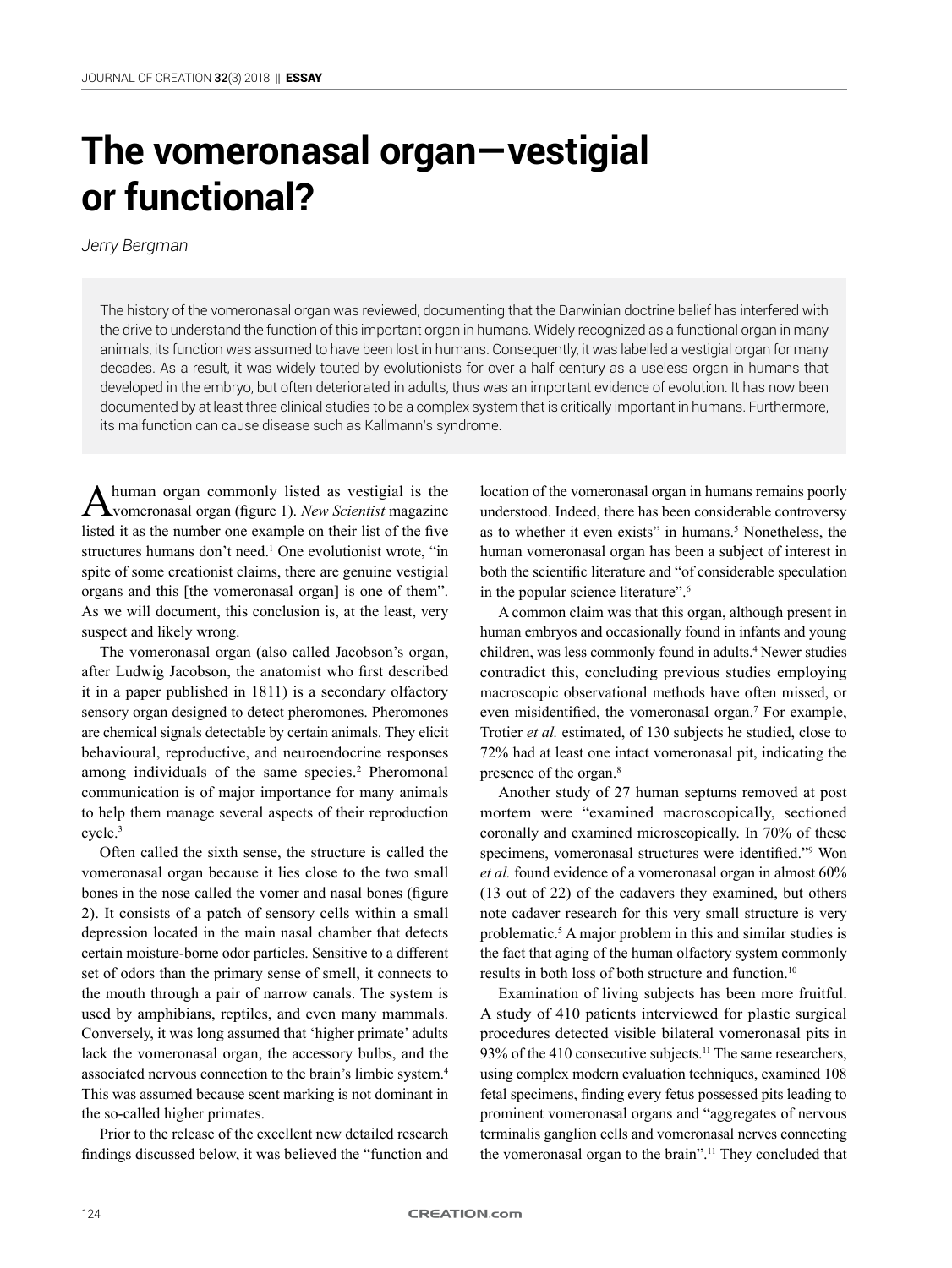"the vomeronasal system is a universal feature of the adult human nasal cavity".12

A third study, of 200 persons, using both macroscopic and microscopic evaluations to complete intranasal clinical examinations, located paired bilateral vomeronasal pits on the anterior of the nasal septum in all of the cases they examined. Furthermore:

"Biopsies of the vomeronasal pits and surrounding tissues were examined by light and electron microscopy. These studies showed that the vomeronasal pit leads to a closed tube, 2–8 mm long, lined by a unique pseudostratified columnar epithelium unlike any other in the human body."13

This study was able to determine much detail about the vomeronasal system, including its nerve connections, using SEM and TEM, which was confirmed by later studies. They also confirmed the presence of "two morphologically distinct cell types in the human vomeronasal epithelium", one of which was of unknown function and which was "unlike any other cell in the human body".14

In the largest study involving over 400 adult human subjects, vomeronasal pits were observed "in all individuals except those with pathological conditions affecting the septum".<sup>15</sup> The researchers completed electron microscopy evaluations, finding

"… two potential receptor elements in the pseudostratified epithelial lining: microvillar cells, and unmyelinated, intraepithelial axons. In addition, unmyelinated axons are common in the *lamina propria* surrounding the organ. They appear to constitute the components essential for a functional chemosensory system, and may thus provide the basis for a pheromone detection system as in other animals."15

Some evolutionists, although accepting the conclusion that all healthy humans have a vomeronasal organ, claim it is an evolutionary remnant based on the belief that the genes which code for its cell surface receptors are mutated in many subjects.16 Neuroscientist Michael Meredith of Florida State University commented to *New Scientist*: "If you look at the anatomy of the structure, you don't see any cells that look like the sensory cells in other mammalian vomeronasal organs", nor do you "see any nerve fibers connecting the organ to the brain".17 This claim simply indicates the organ is nonfunctional in humans, but is not evidence it was inherited from a non-human ancestor. It may have had a function in previous generations of human beings and may have a function in today's human adults which we will discover with more research.

As Stoddart concluded, if the putative vomeronasal organ has "any function, and what that might be, must await the outcome of future research".18 The need to determine its function, if any, is important because

"… many nasal surgeons are unaware of this organ



Figure 1. The vomeronasal organ and other structures of the human peripheral olfactory system.

and its potential physiologic significance… [and] by recognizing its prevalence and location, nasal surgeons will be more likely to identify and possibly preserve this mysterious organ until its function is more clearly understood."<sup>5</sup>

## **Research finds several important functions**

Other studies have supported Won *et al.*,<sup>7</sup> concluding that the belief that the human vomeronasal organ is "generally considered to be vestigial or non-functional" is incorrect. When steroidal pheromones called vomeropherins are applied to the human vomeronasal organ, many autonomic function changes have been detected, including "pulsatile release of luteinizing and follicle-stimulating hormones, autonomic and electroencephalogram activity".19

Thus, researchers concluded their "data demonstrate, for the first time, the existence of a functional vomeronasalpituitary pathway in adult humans".19 In addition to the effect on gonadotropin pulsatility, the vomeropherin hormone also produces "decreased respiratory frequency, increased cardiac frequency, and event-related changes of electrodermal activity and EEG pattern", providing "evidence for functional connections between the VNO [vomeronasal organ] and a variety of hypothalamic areas in adult humans".<sup>19</sup>

In one of the most extensive studies on this topic, measurements by the detection system, called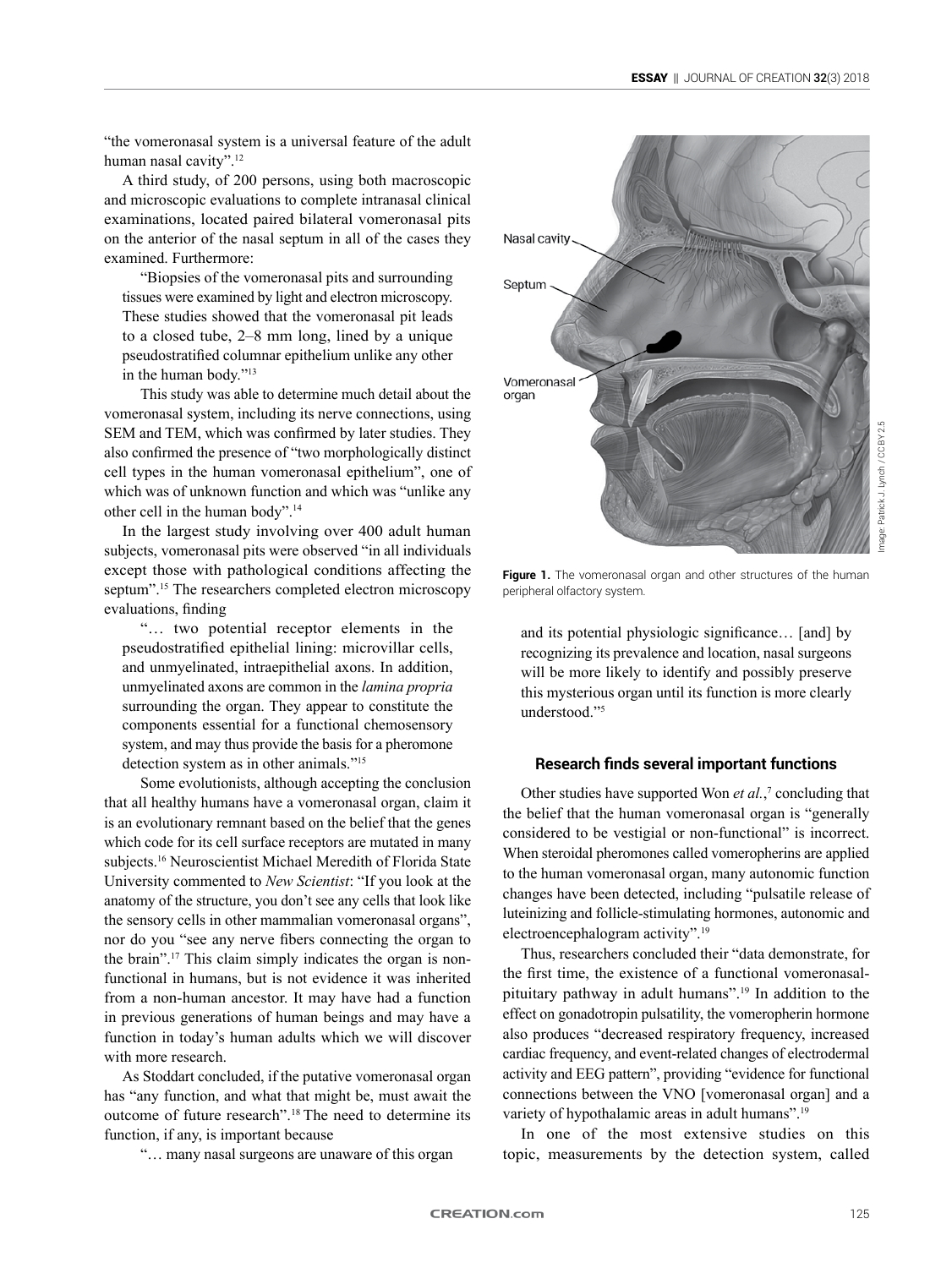

**Figure 2.** Vomer and nasal bones

electrovomerograms, found the vomeronasal organ's local response included "gender-specific behavioral changes, modulation of autonomic nervous system function, or the release of gonadotropins from the pituitary gland".<sup>20</sup> They used the most sensitive system currently known to measure brain activity, functional brain imaging (fMRI), to reveal that vomeronasal organ stimulation caused "consistent activation of the hypothalamus, amygdala and cingulate gyrus-related structures" in adult humans.<sup>20</sup>

This methodology has effectively dealt with the previous problems in the research on the function of the vomeronasal organ, and powerfully supported the existence of a functional vomeronasal system in adult humans. It is not vestigial but an important functioning system in human adults. An important discovery was that the vomeronasal organ caused gonadotropin-releasing hormone secretion, a role necessary for proper growth and development, and its lack causes disease and malformation of the body.

Monti-Bloch *et al.*, in a review of 86 studies, concluded the human vomeronasal organ "is found as a bilateral structure in all normal human adults", and lack of gonadotropin-releasing hormone cell migration from the vomeronasal organ "to the brain during fetal life results in severe developmental disorders such as in Kallmann's syndrome".21 Kallmann syndrome is a rare hormonal condition more commonly diagnosed in males characterized by a failure to begin or complete puberty. It is also accompanied by a lack, or

highly reduced, sense of smell (anosmia and hyposmia, respectively).

Furthermore, they concluded the careful research using the new technology has shown the "vomeronasal system is functional in the adult human, and is able to mediate autonomic, psychological and endocrine responses". It also shares both "structural and functional properties seen in other mammalian chemoreceptor cells".22 They also documented that the claim the organ is vestigial by evolutionists has caused researchers to ignore the human vomeronasal organ both in the anatomy, histology, and physiology textbooks and also, tragically, in the research laboratory.<sup>23</sup>

Unfortunately, some studies published after the Monti-Bloch *et al.* study either ignore the studies reviewed above, which find good evidence for a function for the vomeronasal organ, or rely on earlier, cruder studies. Trotier *et al.* write "to our knowledge, the existence of functional vomeranasal receptor neurons that connect to the brain is doubtful in adult humans"<sup>24</sup> This requires replication of the technique used by researchers such as the studies referenced by Monti-Bloch *et al.* review. The most recent review stresses that more research needs to be done to understand this neglected organ and to better deal with the current lack of more detailed research on its function.16 Watson, who earned his Ph.D. in zoologyethology under Desmond Morris, has concluded the evidence for vomeronasal function is forcing a revolution in biology which is at odds with those

"… who want more concrete evidence, preferably from humans willing to have dyes injected into their systems, so that their brains can later be scanned to see where the tracers end up. Such foot dragging in the face of facts has a familiar feel to it. The last time I saw anything like it was in the 1960s when diehard geologists made last-ditch stands against the tide of continental drift."<sup>25</sup>

This is no different than Haeckel's (fraudulent) embryos continuing to appear in the textbooks for many decades after Haeckel was exposed, or results of research that proved the functionality of the appendix and pineal gland taking decades to filter into the biology textbooks.

Research on the vomeronasal organ has now been extended to primates, finding evidence of the organ in New World monkeys, prosimians, and the chimpanzee, which is almost identical to that in the human.<sup>26</sup>

#### **Conclusion**

The evidence is now fairly persuasive that the vomeronasal system is not a vestigial organ nor non-functional in adult humans. Rather, it is a critically important system required for proper development and health.<sup>27</sup> Research problems, as well as use of limited techniques, such as visual analysis